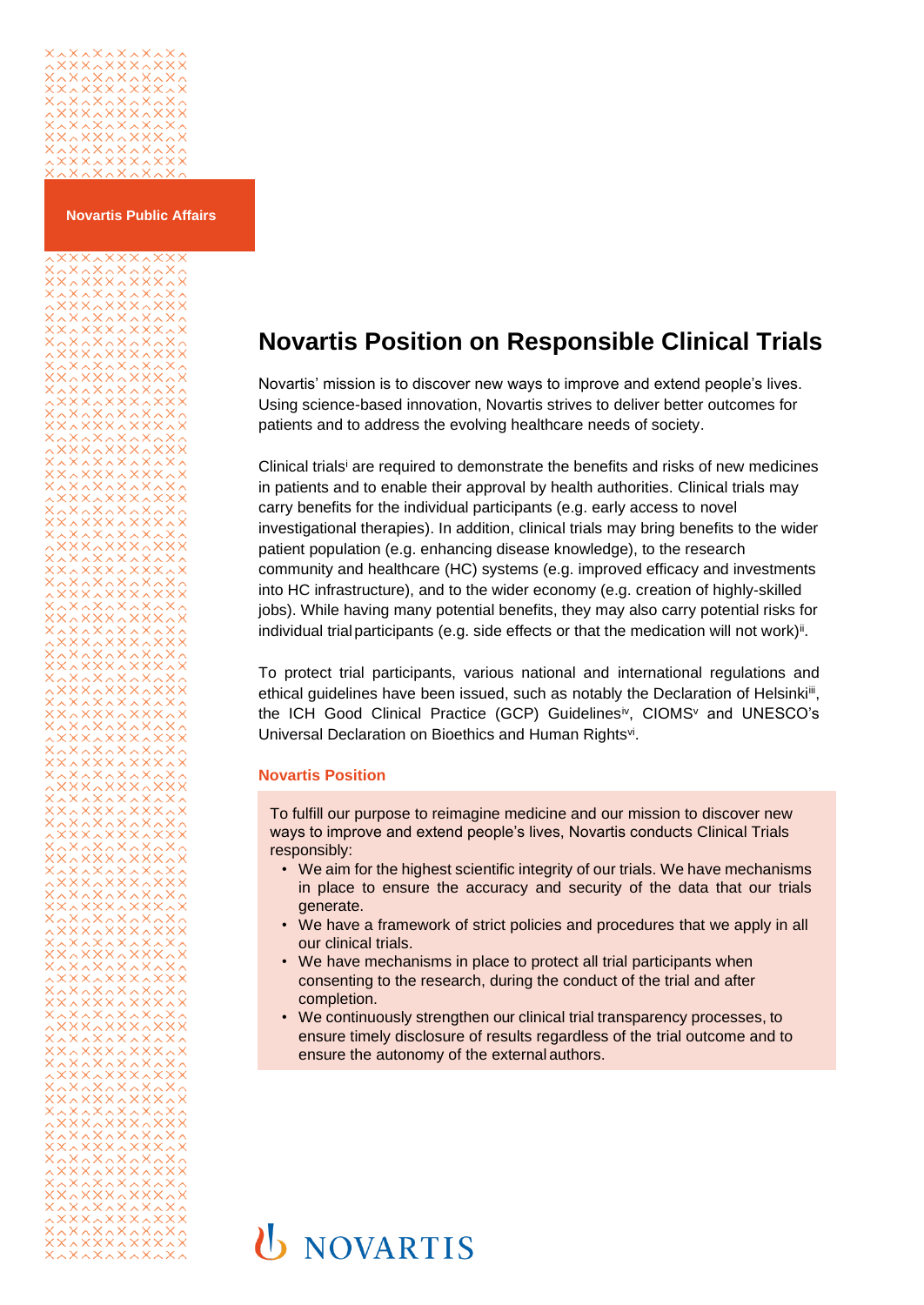# 

^\*^\*^\*^^\*^<br>\*^\*\*\*^\*\*\*\*<br>^\*^\*^\*\*^\*

222222222<br>2323232323<br>2323232323<br>2323232323

2222222222<br>2xxx2xxx<br>2x2x2x2xxx

2222222222<br>2333333333<br>23333333333

222222222<br>23232323<br>2323232323<br>23233232333

22222222<br>23233332<br>23233332

122222222<br>XXX.XXX.X<br>XXXXXXXX<br>080X080X0

**AXAXAXAXA** 

22222222222<br>23333333333<br>23333333333

222222222<br>|222322222<br>|080×080×08

xxxxxxxxxxx<br>xxxxxxxx

xxxxxxxxx<br>xxxxxxxx<br>xxxxxxxx

#### **Novartis Public Affairs**

Novartis-sponsored clinical trials<sup>vii</sup> are designed and operationalized under a framework of strict internal policies and procedures developed in accordance with the above international guidelines and all applicable laws and regulations. This framework reflects our commitment to conduct clinical trials responsibly, in line with our Commitment to Patients & Caregivers<sup>viii</sup> and Code of Ethicsix, and is sustained by three pillars: scientific integrity of our trials, protection of all trial participants, and transparency of research. In addition, we only support third party trials that adhere to a set of principles to ensure that those clinical trials have valid scientific merit and are conducted responsibly.

- We aim for the highest scientific integrity in our trials. We have mechanisms in place to ensure the accuracy and security of the data that our trials generate.
	- We ensure that our trials are designed to answer appropriate research questions;
	- Weselect countries and sites to implement clinical trials based on the medical need in those areas and the capabilities of the sites. We only initiate clinical trials in countries where we intend to make the product available to patients<sup>x</sup>;
	- We make efforts to understand the diversity and unmet needs of the patients who are most likely to be treated for a disease or condition. This enables us to design trials and adopt enrollment and retention practices, where appropriate, that enhance inclusiveness and ensure that this diversity is accurately reflected in our trial populations.
	- We focus on improving the patient experience in clinical trials through innovative solutions. This will facilitate greater retention and recruitment of trial populations and help us to become more efficient bringing innovative medicines to patients.
- We have mechanisms in place to protect all trial participants.
	- We only start testing new compounds in humans when there is sufficient data to support the benefit-risk for trial participants, as well as working with sites and investigators that have the capabilities to conduct the research.
	- We optimize the benefit-risk balance throughout the drug development process by continuously assessing accumulated and emerging data. If the benefit-risk balance changes, we ensure appropriate measures to protect trial participants are taken promptly.
	- Weensure voluntary informed consent to the research, including the right to discontinue from the trial at any time and the right to withdraw consent for the collection of their personal data in

## **U** NOVARTIS